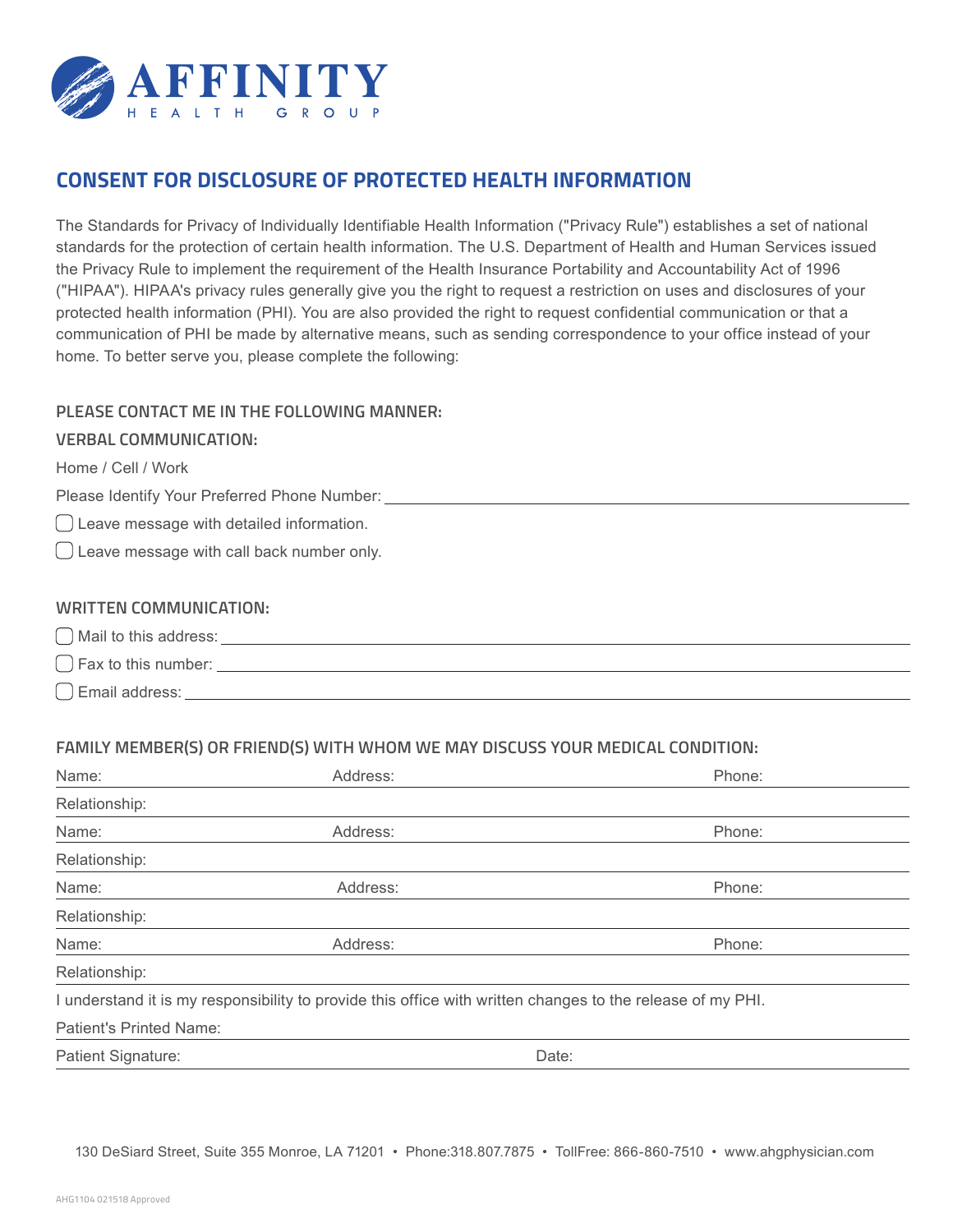

# **NOTICE OF PRIVACY PRACTICES AFFINITY HEALTH GROUP, LLC**

The attached information describes how information about you may be used and disclosed and how you gain access to this information. Please review it carefully.

### **UNDERSTANDING YOUR HEALTH RECORD INFORMATION**

Each time you visit a hospital, physician, or other healthcare provider, a record of your visit should be made. Typically, this record contains your symptoms, examination and test results, diagnosis, treatment, medications prescribed, and a plan for future care. This information is often referred to as your health or medical records and serves as a basis for planning your care and treatment. These records foster communications among the healthcare professionals whether within or outside of **Affinity Health Group, LLC** who may contribute to your care. These records also provide a means by which you or a third party payer can verify that services billed were actually provided.

### **CONSENT FOR RELEASE OF INFORMATION FOR TREATMENT, PAYMENT AND HEALTH CARE OPERATIONS**

I, hereby authorize **Affinity Health Group, LLC** to use or carry out my treatment, payment and healthcare operations.

I understand this consent is voluntary. If I refuse to sign this consent, I understand **Affinity Health Group, LLC** may refuse to treat me.

I understand that I may revoke this consent at any time by notifying **Affinity Health Group, LLC** in writing. If I revoke my consent, such revocation shall not affect any actions that **Affinity Health Group, LLC** may have taken prior to receiving notice of my revocation.

I understand that **Affinity Health Group, LLC** has reserved the right to change its privacy practices and that I may obtain such revised information upon request.

I understand that I have the right to request that **Affinity Health Group, LLC** restrict how my individually identifiable health information is used and disclosed to carry out treatment, payment, and health operations.

I understand that **Affinity Health Group, LLC** is not obligated to agree to such restrictions, but that once such restrictions are agreed to **Affinity Health Group, LLC** shall adhere to such restrictions.

The following notice describes how your medical information may be used and disclosed, and how you can gain access to this information. Please review the information carefully.

Your confidential healthcare information may be released to:

- Other healthcare professionals for the purpose of providing you with quality healthcare.
- Your insurance provider for the purpose of Affinity receiving payment for providing you with needed healthcare services.

• Public or law enforcement officials in the event of an investigation in which you are a victim of abuse, a crime, or domestic violence.

• Other healthcare providers in the event you need emergency care.

• A public health organization or federal organization in the event of a communicable disease, to report a defective device, untoward event to a biological product (food or medication), or other statutory reporting requirements.

Your confidential healthcare information may not be released for any other purpose than that which is identified in this notice.

Your confidential healthcare information may be released only after receiving written authorization from you. You may revoke your permission to release confidential healthcare information at any time.

You may be contacted by Affinity to remind you of any appointments, healthcare treatment options or other health services that may be of interest to you.

130 DeSiard Street, Suite 355 Monroe, LA 71201 • Phone:318.807.7875 • TollFree: 866-860-7510 • www.ahgphysician.com